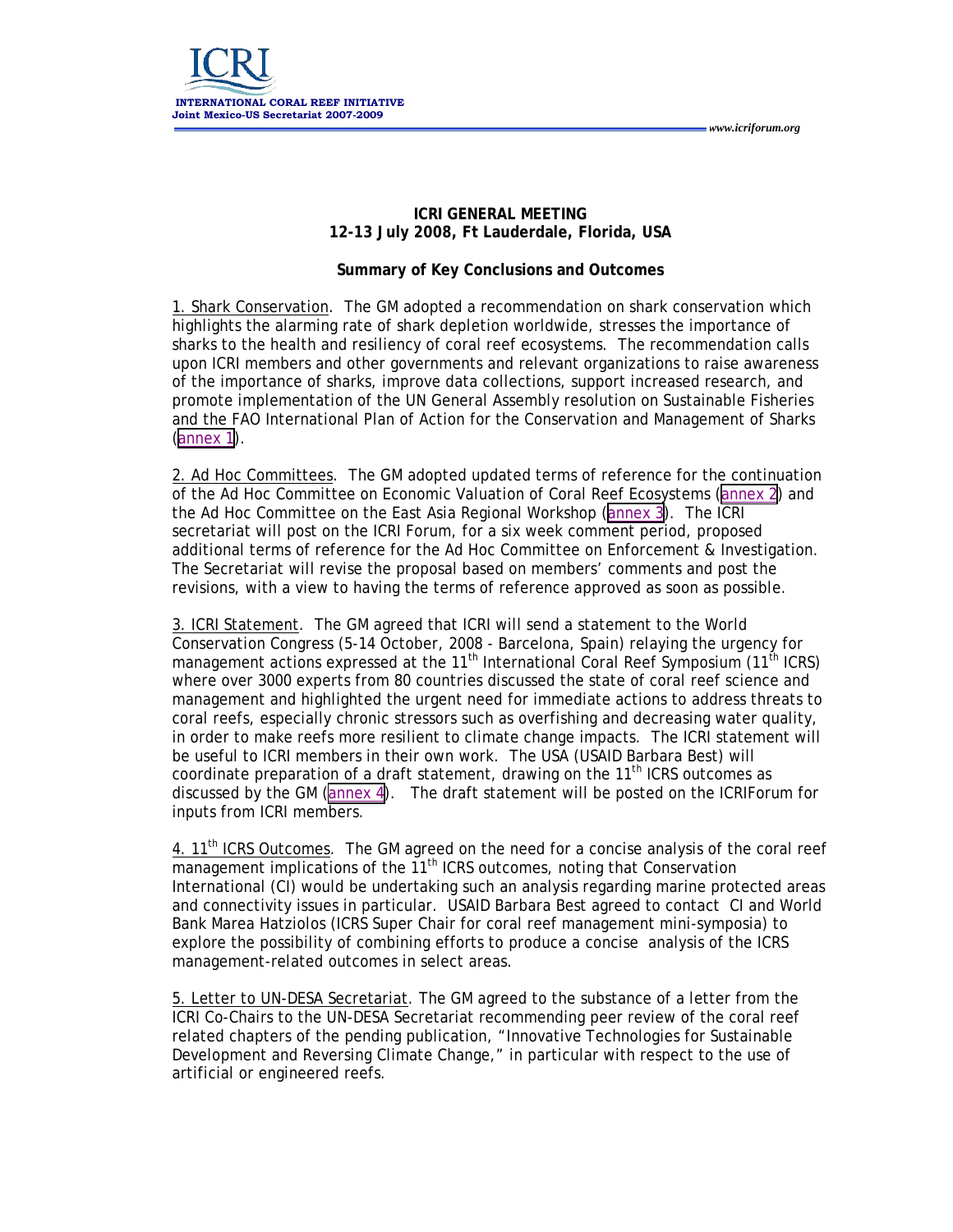6. Review of ICRI Procedures and Networks. The ICRI Secretariat will conduct a review of the "Organization and Management Procedures for the International Coral Reef Initiative (ICRI)," including Article 6 – ICRI Networks, with a view to streamlining and updating the procedures based on experiences gained since 2005 when the procedures were revised. The Secretariat will be assisted by a small working group including France, GBRMPA (Australia), GCRMN, ICRAN, IYOR Coordinator, ReefCheck, and UNEP. Proposed revised rules will be posted for comment on the ICRI Forum prior to the next General Meeting when they will be discussed and if possible finalized.

 *www.icriforum.org* 

7. Future IYOR activities. Among the many activities planned by the IYOR Coordinator to raise awareness about coral reefs, the GM agreed to sponsor an ICRI-IYOR side event at the upcoming Conference of Parties to the Ramsar Convention on Wetlands of International Importance (29 October–5 November 2008, Changwon, Korea). The IYOR Coordinator will plan the side event with input from Members to highlight the coral reefmangrove relationship.

8. Consultation with international organizations. The GM agreed that ICRI should work more closely with the secretariats of relevant international organizations and conventions, including the CBD and Ramsar secretariats, with a view to delivering shared messages on coral reefs to relevant governing and subsidiary bodies, sponsoring ICRI related side events, and identifying opportunities for shared activities.

9. Participation at General Meetings. The GM urged Members and the Secretariat to take steps to strengthen participation at General Meetings, including from under represented regions, the scientific community, relevant international organization secretariats (such as the World Heritage Convention and UNESCO's Man and the Biosphere Program), and coral reef countries that are not currently ICRI members, as well as to re-engage countries and organizations that have not recently attended ICRI meetings. It was noted that events sponsored by ICRI and ICRI members, such as the East Asia Regional Workshop planned for November 2008, might provide opportunities for engaging new partners.

10. Format of General Meetings. In preparing the draft organization of work for the next GM, the Secretariat will consider suggestions from Members to explore a thematic and/or regional focus with targeted reporting on case studies and lessons learned, inviting experts to make presentations on the status of coral reefs, and the use of break-out sessions and lunch time and evening side events to discuss specific issues. The Secretariat will also explore with Members the merits of revising the format for Member reporting.

11. Next General Meeting: The next GM will likely take place in the March-April 2009 timeframe, possibly in the Indian Ocean (where a GM has not been held since 2005). The Secretariat will inform Members when the schedule is firm.

12. Next Secretariat. The GM welcomed the offer by France to host the ICRI Secretariat for the 2009-2011 biennium.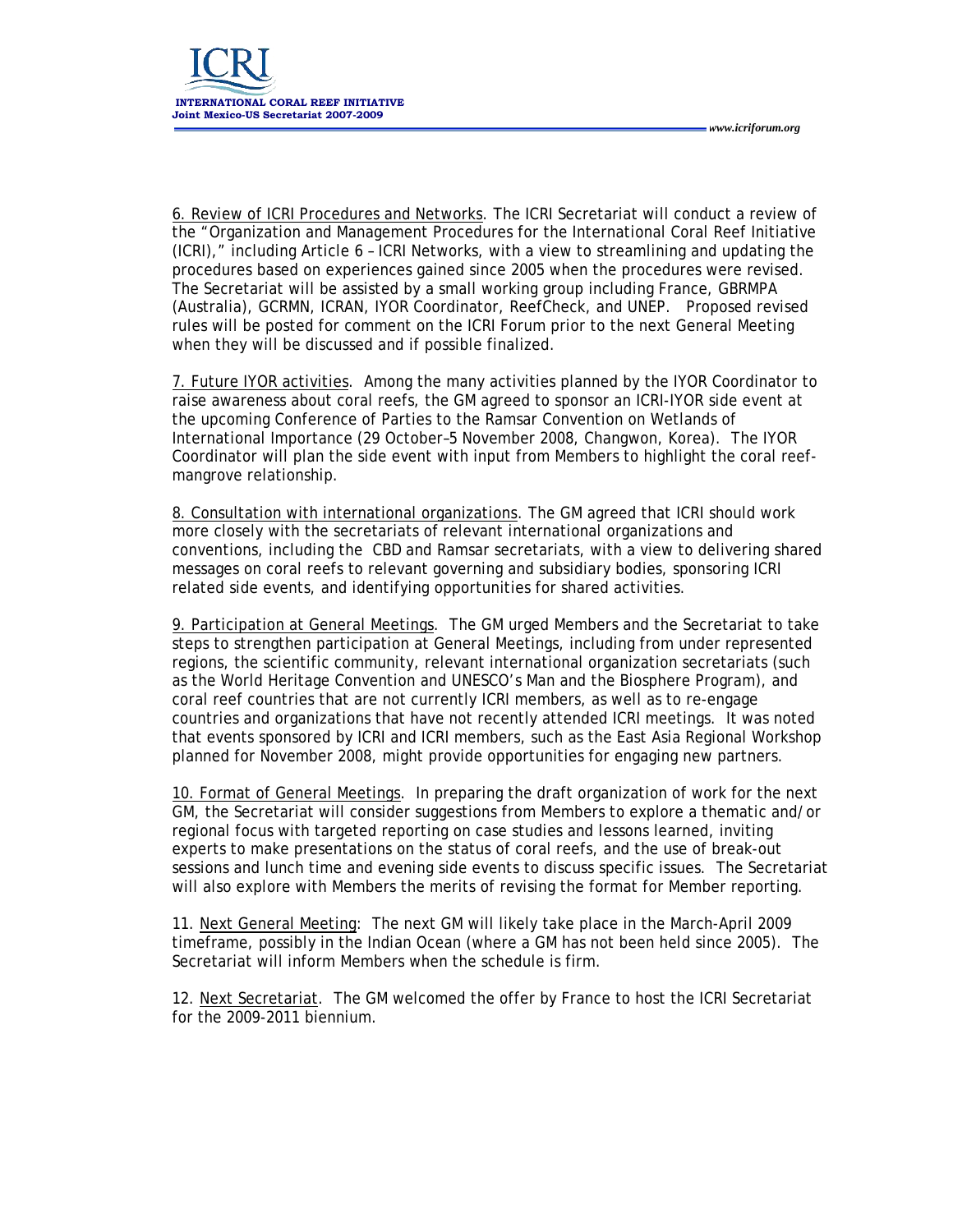<span id="page-2-0"></span>

**Annex 1: ICRI Recommendation on Improving Shark Conservation for Coral Reef Resiliency (Revised and final, 3 July 2008)** 

 *www.icriforum.org* 

Sharks play a fundamental role as apex predators on coral reefs in maintaining the ecological balance that promotes ecosystem health and resiliency. The removal of sharks from coral reefs can have cascading effects on the structure and function of food webs, causing shifts in reef fish communities and negatively impacting the reef ecosystem. Scientific surveys have confirmed that shark populations, including coastal reef sharks, are being depleted at alarming rates, and the impact of their removal is being felt even in the most pristine and remote coral reef ecosystems.

Evidence presented during the 11<sup>th</sup> International Coral Reef Symposium held in Florida in July 2008 indicates shark populations across the globe are declining at alarming rates from the combined effects of IUU fishing, over-exploitation, incidental bycatch, and the increased demand for shark products. The lack of basic data on many reef and coastal shark populations is hindering efforts to improve shark conservation.

*Recalling* that the 2007-2009 ICRI Secretariat Action Plan seeks to ensure the long-term survival and productivity of coral reefs by discouraging unsustainable fisheries, extraction or trade;

The General Meeting of the International Coral Reef Initiative strongly encourages its members and networks, other governments, donor agencies, non-governmental organizations, the scientific community, and other relevant organizations to take the following actions to improve shark conservation:

i) Promote the implementation of the 2007 United Nations General Assembly Sustainable Fisheries Resolution, which calls upon States and international organizations to take the necessary measures to protect, conserve and manage threatened and vulnerable shark populations;

ii) Promote the implementation of the 1999 FAO International Plan of Action for the Conservation and Management of Sharks (IPOA-Sharks), including facilitating the development of Regional and National Plans of Action by coastal and small island States, the adoption of binding shark conservation and management measures by regional fisheries management organizations, and the monitoring of trade in sharks and shark products at appropriate multilateral or international fora as well as among states and fisheries management organizations concerned;

iii) Raise awareness of the importance of sharks in promoting healthy, resilient coral reef ecosystems;

iv) Improve data collection, monitoring and ecosystem-based shark management measures by regional fisheries management organizations and national fishery management authorities; and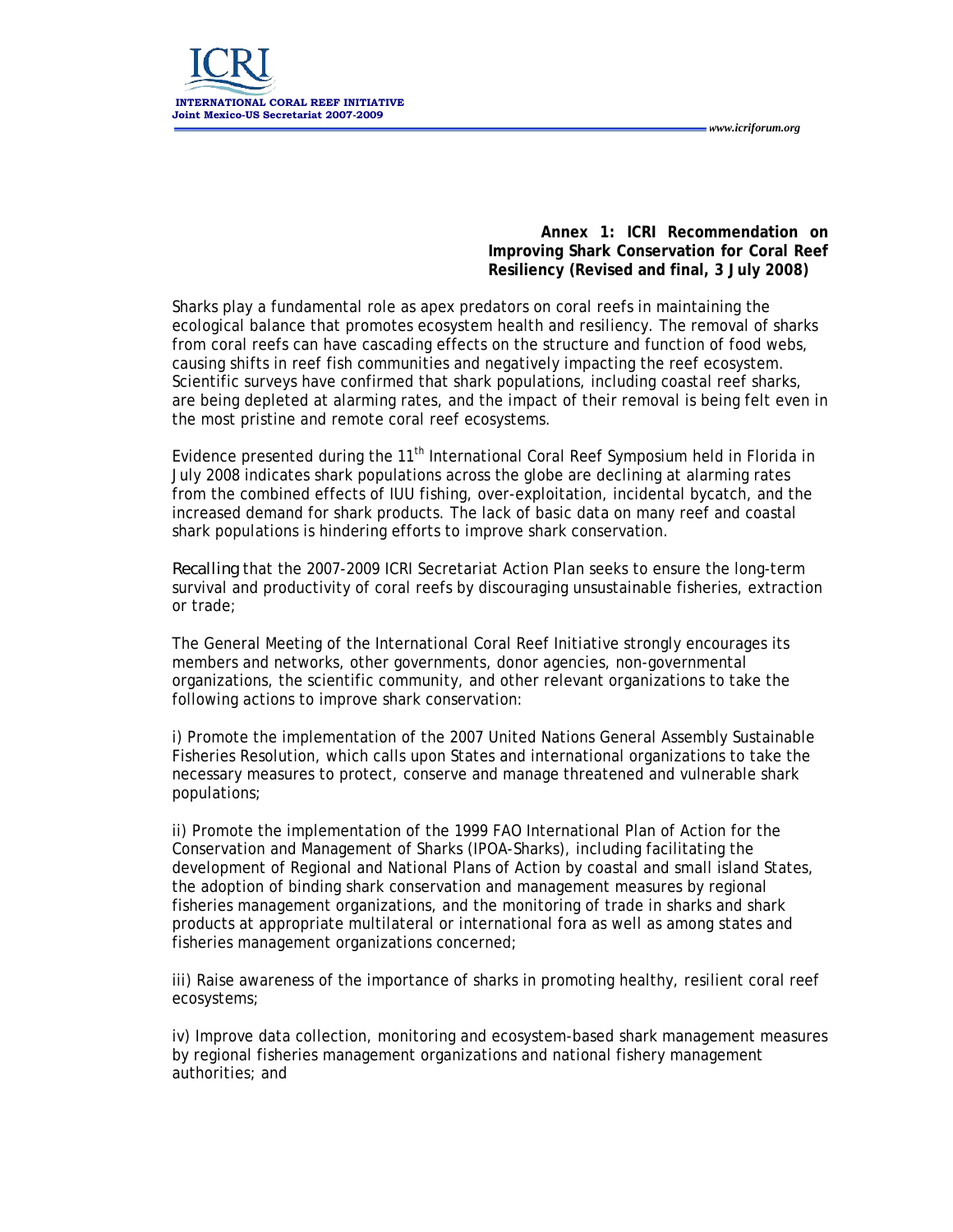

v) Support increased research and capacity-building to improve our understanding of the role sharks play in coral reef ecosystems, invest in research on shark bycatch reduction methods and technologies, and promote best practices to decrease incidental shark mortalities in line fisheries or reduce damage to coral reefs.

 *www.icriforum.org*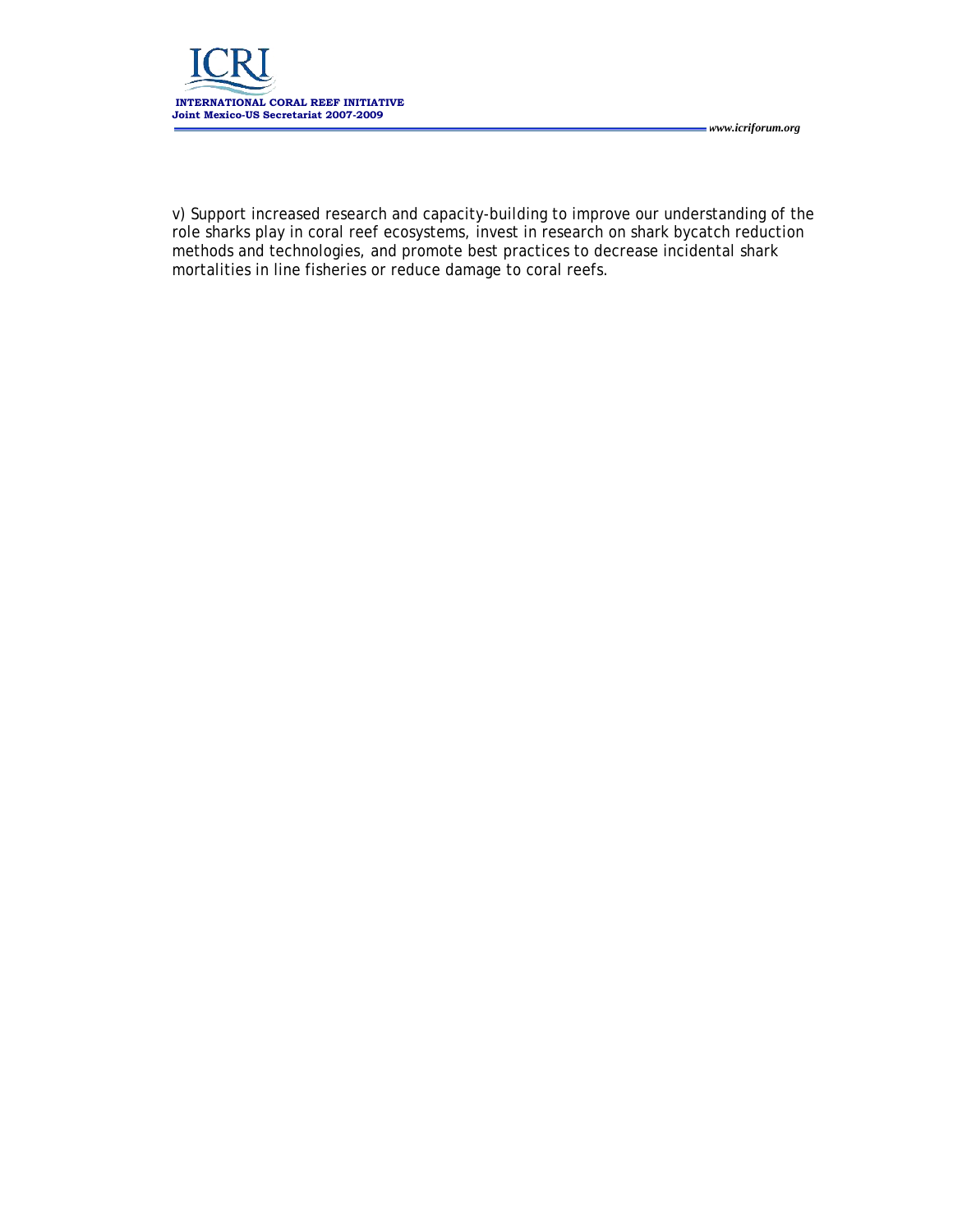<span id="page-4-0"></span>

**Annex 2: ICRI Ad Hoc Committee on Economics Valuation of Coral Reef Ecosystems - Terms of Reference (16 July 2008)** 

 *www.icriforum.org* 

- (1) The Ad Hoc Committee is extended through the next two ICRI General Meetings under the chairmanship of the ICRI Secretariat and the World Resources Institute (WRI) and will continue to include but not be limited to the following ICRI Members: Australia (Great Barrier Reef Marine Protected Authority), Colombia, Conservation International, Crisp, IUCN, NOAA and UNEP-WCMC.
- (2) The Ad Hoc Committee will develop cost estimates and post them on the ICRI Forum for each of the following activities, building on the compilation of references and materials on economic valuation methodologies, manuals and examples of applications/case studies developed by the Committee based on a survey of ICRI members and other experts and now available through the ICRI Forum and at the WRI web site (www.wri.org/project/valuation-caribbean-reefs):
	- a) Expand the current online compilation to include additional examples and case studies of applications of economic evaluation information to public policies and private sector actions.
	- b) Develop an online searchable data base providing summaries of key economic valuation literature with emphasis on coral reefs, utilizing the expertise of UNEP-WCMC and the Coral Reef Economics Community of Practice (Coral CoP) among others, and taking into account the potential fields contained in the annex to these terms of reference. Such a database should integrate existing efforts and avoid duplication.
	- c) Develop a web-based site to access additional literature and references on economic valuation within the user community, including copyrighted journals with permission of the publishers, in coordination with the Coral CoP. The user groups that will have access to the site should be delineated.
	- d) Host web-based seminars ("webinars") utilizing expert facilitators for timely discussion of matters related to the economic valuation of coral reefs;
- (3) The Ad Hoc Committee will initiate the activities in (2) above pending the availability of sufficient funds.
- (4) The Ad Hoc Committee will report progress and make recommendations for continued work of the Committee at the next two ICRI General Meetings.

Potential fields in a database summarizing key economic valuation literature with an emphasis on coral reefs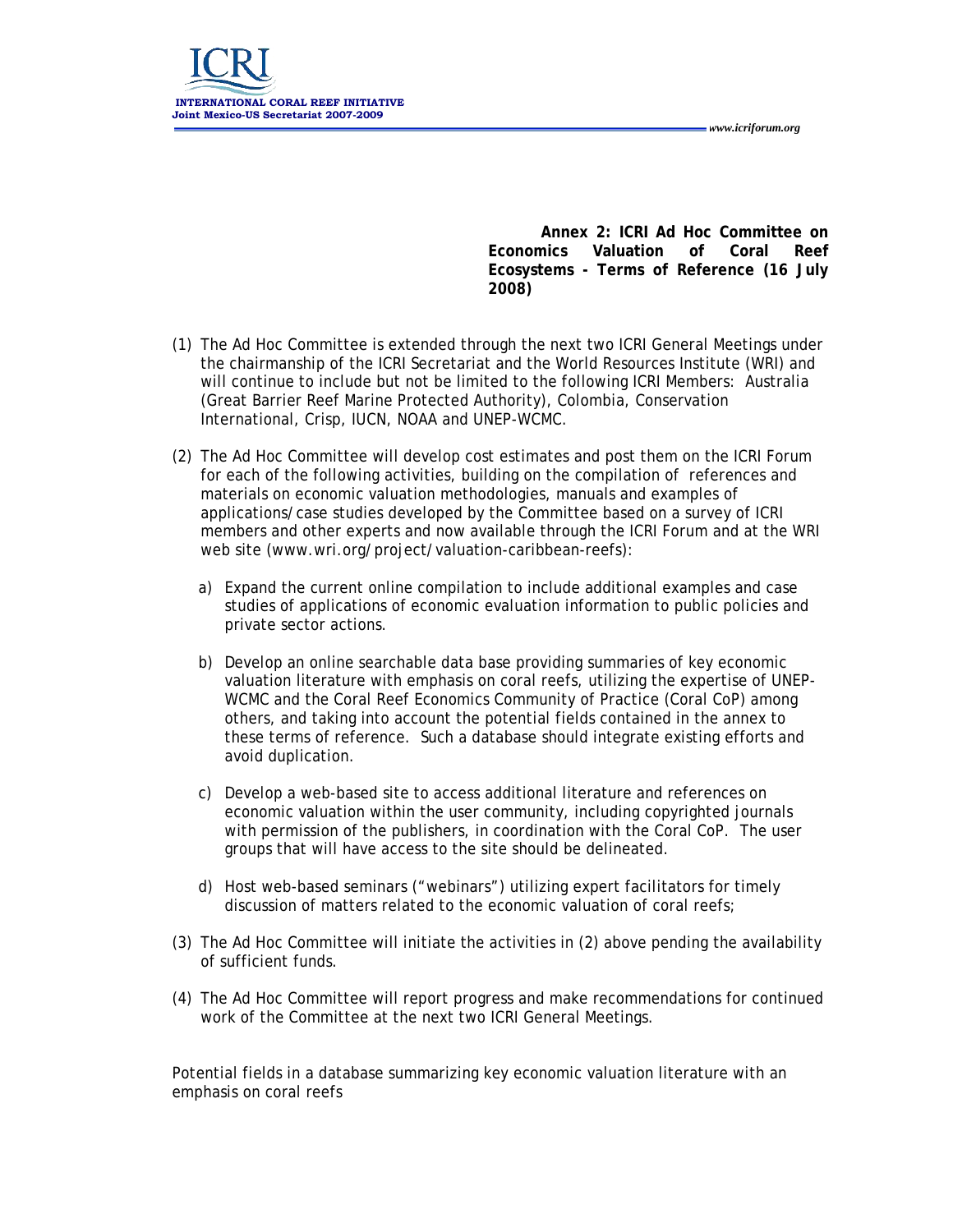- a. Citation
- b. Year of study (date of valuation not date of publication)
- c. Number of surveys (if relevant)
- d. Ecosystem valued (i.e., coral reefs, mangroves, forests, etc.)
- e. Total ecosystem valuation or marginal or average valuation?
- f. Geographic are
- g. Goods and services evaluated
- h. Method(s) used
- i. Area (km<sup>2</sup>) covered
- j. Type of value(s) estimated (described by category, such as direct use value, indirect use value, non-use value)

 *www.icriforum.org* 

- k. Management issue/research question being addressed
- l. Summary of results
- m. Link (provide a link if the study is available on-line)

Note: Fields a, d, f, and g comprise the simplest summary for a reference catalogue.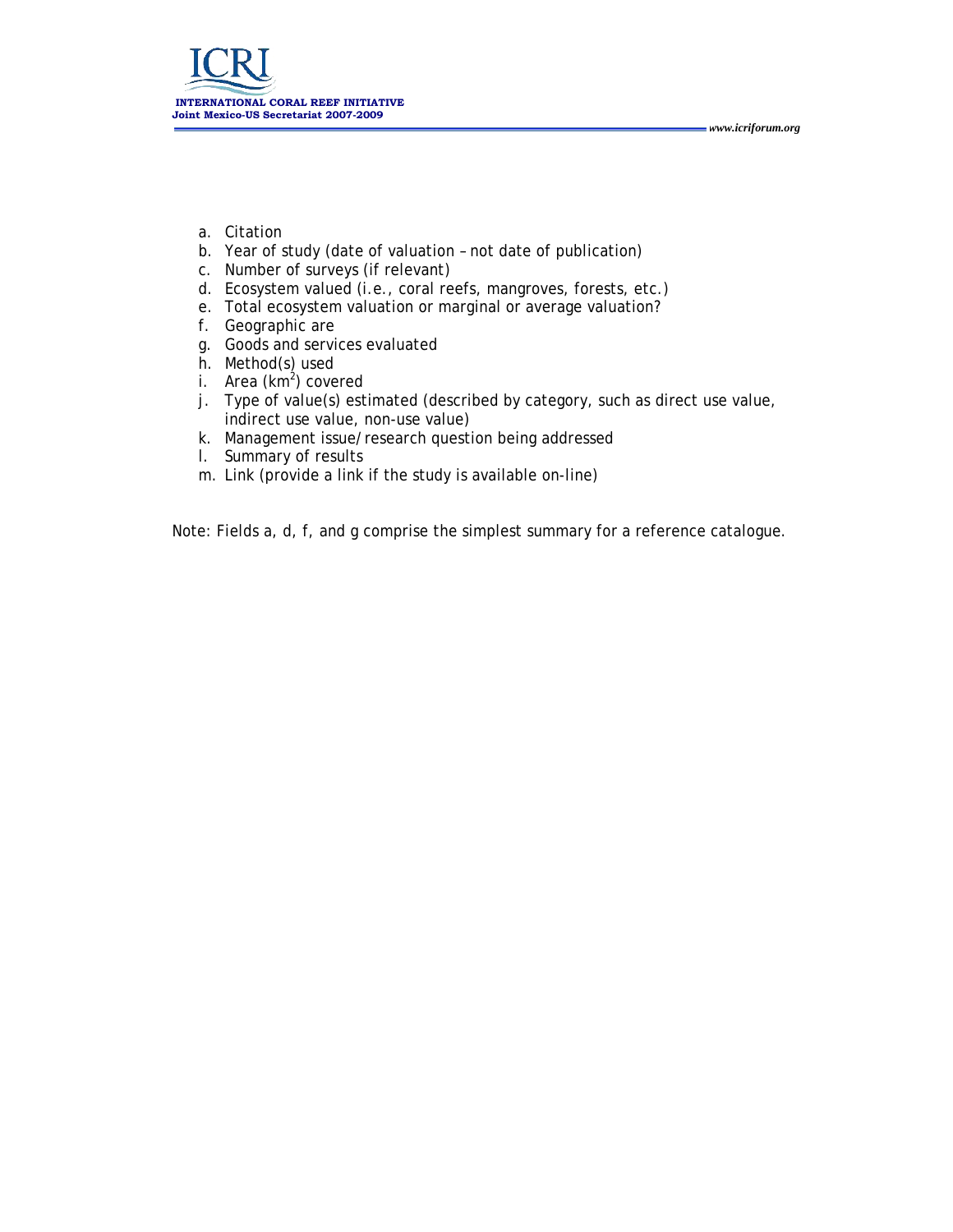*www.icriforum.org* 

<span id="page-6-0"></span>

**Annex 3: Terms of Reference for the ICRI East Asia Regional Workshop Ad Hoc Committee** 

- 1. The following tasks are to be done by the ICRI East Asia Regional Workshop Ad Hoc Committee as preparation, organization, and follow-ups for the workshop in 2008, and preparation for the workshop in 2009:
	- a. Further develop workshop agenda and other relevant materials, and post on ICRIForum;
	- b. Prepare and organize the preparatory meeting by the workshop organizers, cochairs and facilitators (tentative time/location: September 2008, Tokyo);
	- c. Provide necessary arrangements and supports to expected participants (e.g., invitation letter, travel, visa, etc.);
	- d. Organize the workshop;
	- e. Draft workshop summary and circulate to participants;
	- f. Post finalized workshop summary on ICRIForum;
	- g. Develop plans for the 2009 workshop; and
	- h. Any other matters what the Ad Hoc Committee regards deemed necessary.
- 2. The activity of the Ad Hoc Committee based on this TOR will be reported to the next ICRI General Meeting, These instruments would be required to be discussed and adopted.
- 3. Ad Hoc Committee members: existing Ad Hoc Committee members and other interested and relevant countries and organizations.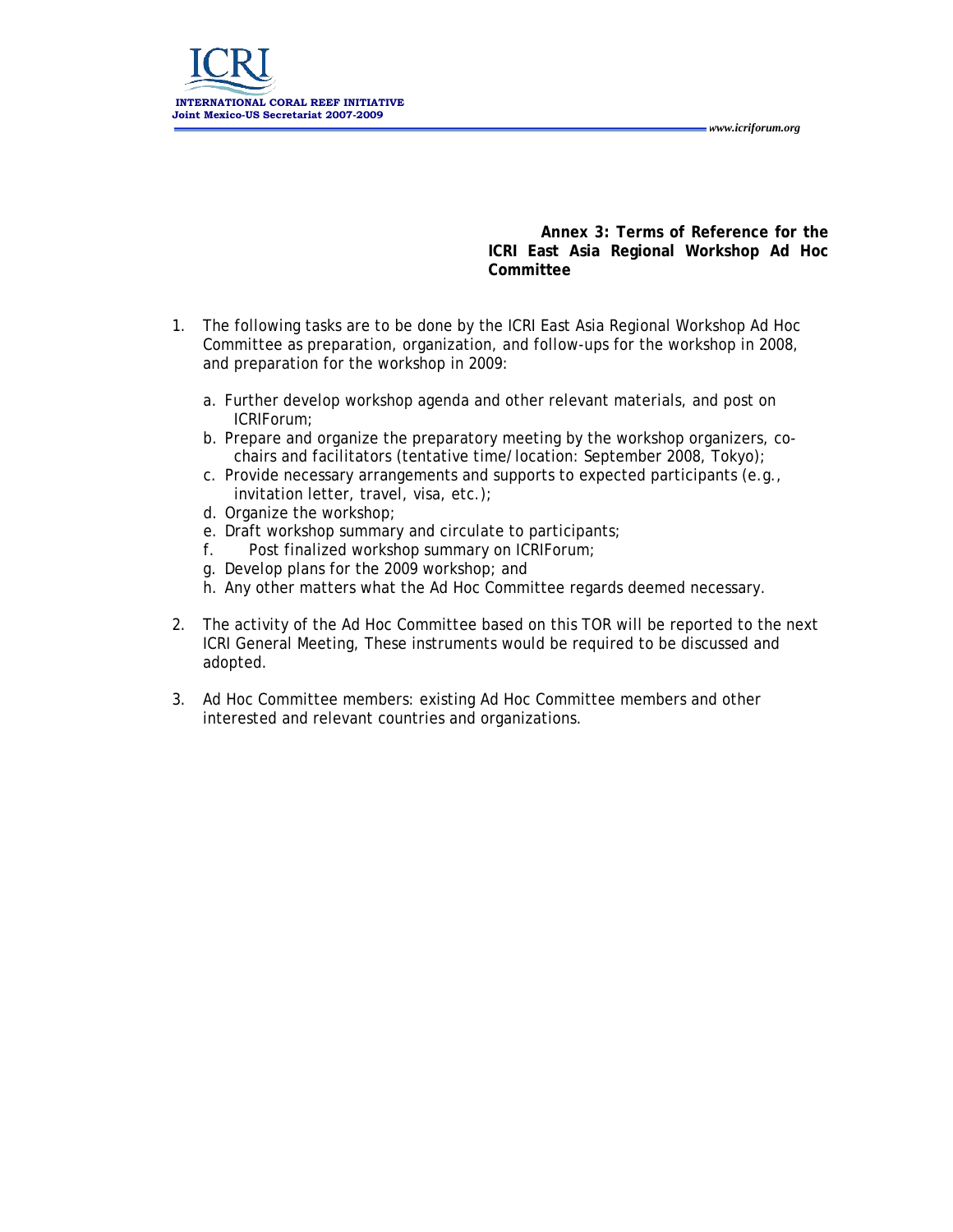**Annex 4: ICRS Outcomes and Potential Emerging Issues for ICRI Based on General Meeting Discussions (Keyed to Mexico-U.S. Secretariat Action Plan Major Themes)** 

 *www.icriforum.org* 

# <span id="page-7-0"></span>ICRS Outcome Resiliency = ICRI Action Plan Overarching Theme

- Need scientists to determine reef "resiliency thresholds" (managers need to know)
- Conserve marginal reef ecosystems (often stress adapted), as well as pristine systems (ICRS)
- Bolster reef resiliency to climate change (ICRS)
- Marine protected areas
	- Reef recovery in no take areas
	- Positive effect on surrounding areas
	- Potential for coral nurseries
	- ICRI East Asia MPA workshop

# ICRS Outcome on Climate Change

- **Ocean Acidification** 
	- Look at ways to bolster reef heath and promote resilience (ICRS)
	- Can ICRI contribute to raising awareness of problem?

# ICRS Outcome on Fisheries = ICRI Action Plan Theme 1 on Fisheries

- **Fisheries depletion**
- **Sharks** 
	- Indicator species related to coral coverage
	- ICRI recommendation on sharks
	- Can ICRI contribute to global campaign focused on reef sharks?

ICRS Outcome on Nutrients = ICRI Action Plan Theme 3 on Integrated Ecosystem Management

- Catchment management
- Water quality (reefs are only as good as their water)
- Address/mitigate "extreme" coastal development

ICRS Outcome on Integration of Science and Management = ICRI Action Plan Themes 2 and 4 on Environmental Services and Monitoring and Research

- Strengthen linkages between science and management
- Scientists explain/interpret their findings
- Managers identify communicate their needs to scientists
- Improve quality of global databases
- Consider science codes of conduct to minimize damage to reefs